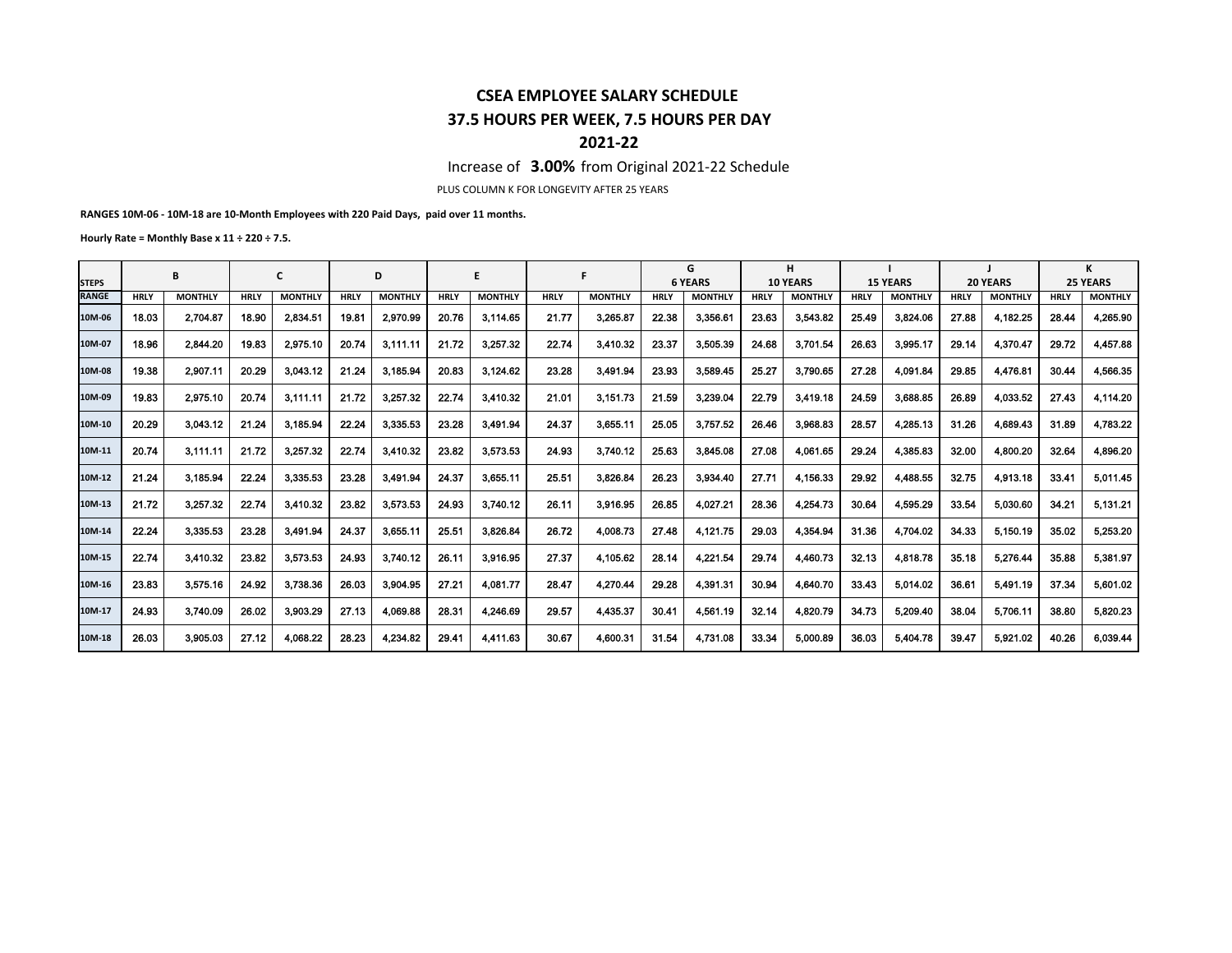### **CSEA EMPLOYEE SALARY SCHEDULE 37.5 HOURS PER WEEK, 7.5 HOURS PER DAY 2021‐22**

Increase of **3.00%** from Original 2021‐22 Schedule

Hourly Rate = Monthly Base/Standard Monthly Hours **PLUS COLUMN K FOR LONGEVITY AFTER 25 YEARS** 

Standard Monthly Hours <sup>=</sup> Total Days\*hours‐per‐day/11 **162.27** 11 Month

Standard Monthly Hours <sup>=</sup> Total Days\*hours‐per‐day/12 **163.13** 12 Month

| <b>STEPS</b> |             | B              |             | $\mathbf{C}$   |             | D              |             | E              |             | F.             |             | G<br><b>6 YEARS</b> |             | н<br><b>10 YEARS</b> |             | <b>15 YEARS</b> |             | $\mathbf{I}$<br><b>20 YEARS</b> |             | К<br>25 YEARS  |
|--------------|-------------|----------------|-------------|----------------|-------------|----------------|-------------|----------------|-------------|----------------|-------------|---------------------|-------------|----------------------|-------------|-----------------|-------------|---------------------------------|-------------|----------------|
| <b>RANGE</b> | <b>HRLY</b> | <b>MONTHLY</b> | <b>HRLY</b> | <b>MONTHLY</b> | <b>HRLY</b> | <b>MONTHLY</b> | <b>HRLY</b> | <b>MONTHLY</b> | <b>HRLY</b> | <b>MONTHLY</b> | <b>HRLY</b> | <b>MONTHLY</b>      | <b>HRLY</b> | <b>MONTHLY</b>       | <b>HRLY</b> | <b>MONTHLY</b>  | <b>HRLY</b> | <b>MONTHLY</b>                  | <b>HRLY</b> | <b>MONTHLY</b> |
| 11M-15       | 22.64       | 3,673.79       | 23.74       | 3.852.07       | 24.85       | 4,032.15       | 26.02       | 4,223.03       | 27.29       | 4,428.32       | 28.06       | 4.553.93            | 29.66       | 4,813.09             | 31.91       | 5,178.60        | 34.95       | 5,672.23                        | 35.65       | 5,785.67       |
| 11M-16       | 23.19       | 3.762.79       | 24.28       | 3.939.59       | 25.42       | 4.125.61       | 26.64       | 4.322.66       | 27.92       | 4.530.79       | 28.71       | 4.659.47            | 30.35       | 4.924.97             | 32.66       | 5.299.43        | 35.77       | 5.805.14                        | 36.49       | 5.921.24       |
| 11M-17       | 23.73       | 3.851.18       | 24.85       | 4.031.67       | 26.03       | 4.223.24       | 27.29       | 4.427.64       | 28.60       | 4.641.29       | 29.42       | 4.773.28            | 31.09       | 5.045.63             | 33.46       | 5.429.73        | 36.66       | 5.948.47                        | 37.39       | 6.067.44       |
| 11M-19       | 24.85       | 4.031.67       | 26.03       | 4.223.24       | 27.29       | 4.427.64       | 28.60       | 4.641.29       | 29.95       | 4.860.44       | 30.81       | 4.999.01            | 32.57       | 5.284.93             | 35.05       | 5,688.16        | 38.41       | 6.232.74                        | 39.18       | 6.357.39       |
| 11M-20       | 25.42       | 4,125.61       | 26.64       | 4.322.66       | 27.92       | 4.530.79       | 29.27       | 4.749.94       | 30.64       | 4.972.79       | 31.52       | 5.114.73            | 33.32       | 5,407.60             | 35.87       | 5,820.64        | 39.31       | 6,378.46                        | 40.09       | 6,506.03       |
| 11M-21       | 26.03       | 4,223.24       | 27.29       | 4.427.64       | 28.60       | 4,641.29       | 29.95       | 4,860.51       | 31.40       | 5,096.16       | 32.30       | 5.241.80            | 34.15       | 5,542.31             | 36.77       | 5,966.12        | 40.29       | 6,538.49                        | 41.10       | 6,669.26       |
| 11M-22       | 26.64       | 4.322.66       | 27.92       | 4.530.79       | 29.27       | 4.749.94       | 30.64       | 4.972.79       | 32.13       | 5.214.05       | 33.05       | 5.363.22            | 34.95       | 5.671.02             | 37.62       | 6.105.13        | 41.24       | 6.691.39                        | 42.06       | 6.825.22       |
| 12M-15       | 22.40       | 3,653.67       | 23.49       | 3.831.95       | 24.59       | 4.012.03       | 25.76       | 4.202.91       | 27.02       | 4.408.20       | 27.79       | 4,533.80            | 29.38       | 4.792.97             | 31.62       | 5.158.48        | 34.65       | 5.652.11                        | 35.34       | 5,765.15       |
| 12M-17       | 23.49       | 3.831.06       | 24.59       | 4.011.55       | 25.77       | 4.203.11       | 27.02       | 4.407.52       | 28.33       | 4.621.16       | 29.14       | 4.753.16            | 30.81       | 5.025.51             | 33.16       | 5.409.61        | 36.34       | 5.928.34                        | 37.07       | 6.046.91       |
| 12M-18       | 24.03       | 3.919.47       | 25.17       | 4.105.48       | 26.38       | 4.302.53       | 27.65       | 4.510.66       | 29.00       | 4,729.82       | 29.82       | 4.865.07            | 31.53       | 5,144.15             | 33.95       | 5,537.74        | 37.21       | 6.069.28                        | 37.95       | 6,190.67       |
| 12M-19       | 24.59       | 4.011.55       | 25.77       | 4.203.11       | 27.02       | 4.407.52       | 28.33       | 4.621.16       | 29.67       | 4.840.32       | 30.52       | 4.978.89            | 32.27       | 5,264.80             | 34.75       | 5.668.04        | 38.08       | 6.212.61                        | 38.85       | 6.336.87       |
| 12M-20       | 25.17       | 4.105.48       | 26.38       | 4.302.53       | 27.65       | 4,510.66       | 29.00       | 4.729.82       | 30.36       | 4.952.67       | 31.23       | 5,094.61            | 33.03       | 5,387.47             | 35.56       | 5,800.52        | 38.98       | 6,358.34                        | 39.76       | 6,485.50       |
| 12M-21       | 25.77       | 4,203.11       | 27.02       | 4.407.52       | 28.33       | 4.621.16       | 29.67       | 4.840.39       | 31.12       | 5.076.04       | 32.01       | 5.221.68            | 33.85       | 5.522.19             | 36.45       | 5.946.00        | 39.96       | 6,518.37                        | 40.76       | 6.648.73       |
| 12M-22       | 26.38       | 4,302.53       | 27.65       | 4.510.66       | 29.00       | 4,729.82       | 30.36       | 4.952.67       | 31.84       | 5,193.92       | 32.75       | 5,343.10            | 34.64       | 5,650.90             | 37.30       | 6.085.00        | 40.90       | 6,671.27                        | 41.71       | 6,804.69       |
| 12M-23       | 27.02       | 4.407.52       | 28.33       | 4,621.16       | 29.67       | 4,840.32       | 31.12       | 5.076.04       | 32.60       | 5,317.32       | 33.53       | 5,470.20            | 35.47       | 5,785.64             | 38.19       | 6,230.51        | 41.88       | 6.831.33                        | 42.72       | 6.967.95       |
| 12M-24       | 27.65       | 4.510.66       | 29.00       | 4.729.82       | 30.36       | 4.952.67       | 31.84       | 5.193.92       | 33.41       | 5.449.93       | 34.37       | 5.606.78            | 36.36       | 5.930.43             | 39.15       | 6.386.89        | 42.93       | 7.003.33                        | 43.79       | 7.143.40       |
| 12M-25       | 28.33       | 4.621.16       | 29.67       | 4.840.32       | 31.12       | 5.076.04       | 32.60       | 5.317.32       | 34.17       | 5,573,30       | 35.15       | 5.733.86            | 37.18       | 6.065.14             | 40.05       | 6.532.37        | 43.91       | 7.163.36                        | 44.79       | 7.306.63       |
| 12M-26       | 28.99       | 4,729.81       | 30.36       | 4.952.67       | 31.84       | 5.193.92       | 33.41       | 5,449.93       | 35.01       | 5.711.42       | 36.02       | 5,876.13            | 38.11       | 6,215.96             | 41.04       | 6.695.24        | 45.01       | 7.342.52                        | 45.91       | 7.489.37       |
| 12M-27       | 30.38       | 4,956.47       | 31.84       | 5.193.50       | 33.36       | 5,441.47       | 34.96       | 5,702.46       | 36.64       | 5,976.52       | 37.70       | 6,149.18            | 39.88       | 6,505.42             | 42.96       | 7,007.85        | 47.12       | 7,686.38                        | 48.06       | 7,840.11       |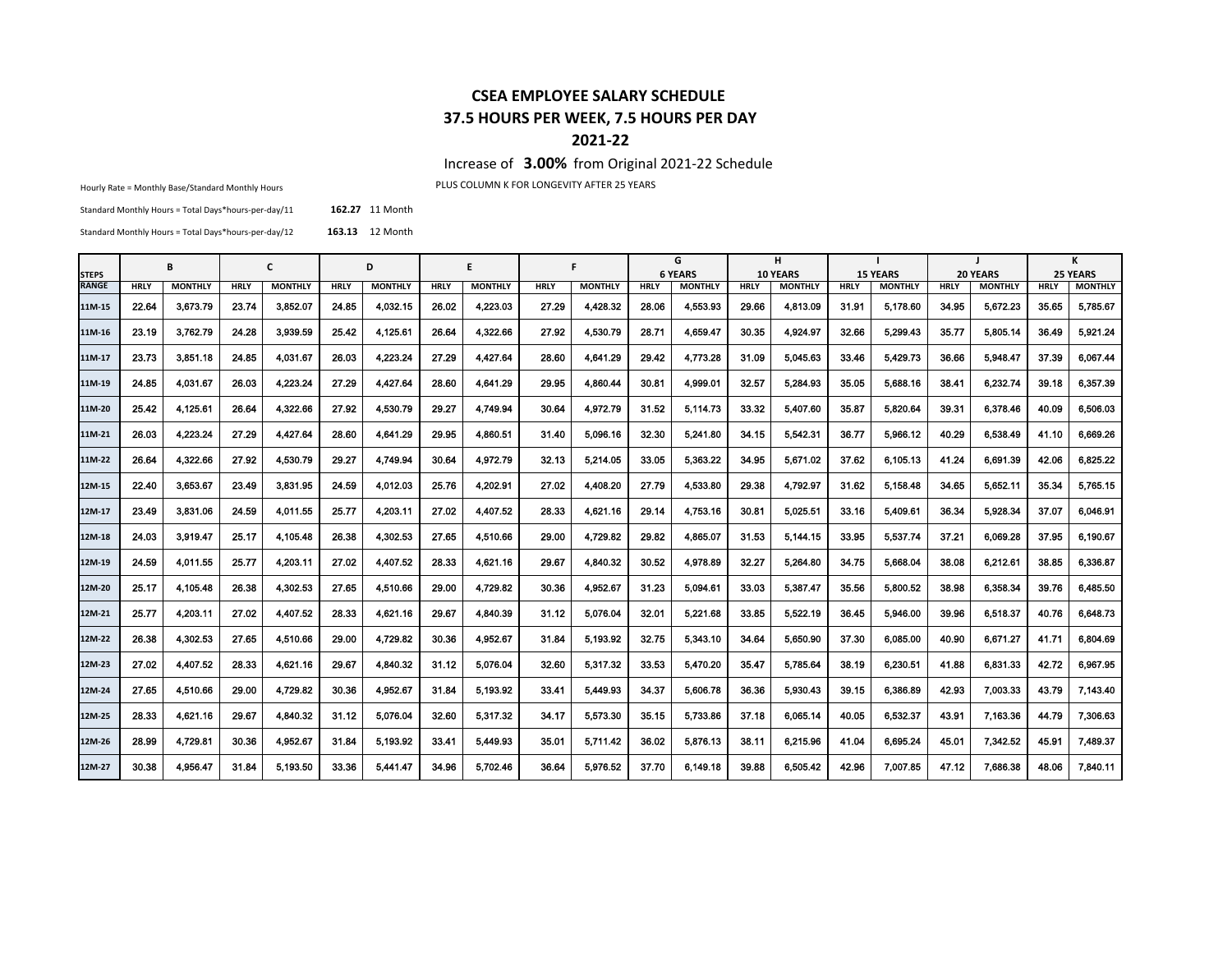| <b>RANGE</b> | <b>POSITION</b>                                                                          |
|--------------|------------------------------------------------------------------------------------------|
| 10M-06       | Food Service Worker                                                                      |
| 10M-07       | <b>Clerk Typist</b>                                                                      |
| 10M-10       | Clerk - Elementary, PHS, PMS, Special Ed, DO                                             |
| 10M-10       | <b>Reading Resource Clerk</b>                                                            |
| 10M-11       | Campus Supervisor - PHS                                                                  |
| 10M-12       | Library Assistant - Elementary                                                           |
| 10M-13       | Secretary, AES/SpEd/DO Secretary                                                         |
| 10M-14       | Library Assistant - PHS, PMS                                                             |
| 10M-14       | <b>Record Keeping Technician</b>                                                         |
| 10M-15       | Attendance Secretary - Elementary, MHS, PHS, PMS, Special Ed                             |
| 10M-15       | Mainten/Buyer PHS                                                                        |
| 10M-18       | <b>District Information Techology Specialist</b>                                         |
| 11M-15       | Attendance / Substitute Secretary DO                                                     |
| 11M-16       | <b>Counseling Secretary - Elementary</b>                                                 |
| 11M-17       | Counseling Secretary - PHS, PMS                                                          |
| 11M-17       | <b>Student Data Manager PHS</b>                                                          |
| 11M-17       | <b>Health Clerk</b>                                                                      |
| 11M-21       | <b>District Information Technology Specialist I</b>                                      |
| 11M-22       | Administrative Assistant - Curriculum, Elementary, MHS, PHS, PMS, Special Ed, Counseling |
| 11M-22       | Database Specialist                                                                      |
| 12M-15       | Attendance Secretary - District Office                                                   |
| 12M-15       | Personnel Attendance / Secretary                                                         |
| 12M-15       | Record Keeping Technician                                                                |
| 12M-17       | <b>Business Service Assistant</b>                                                        |
| 12M-18       | Account Technician                                                                       |
| 12M-19       | <b>District Buyer</b>                                                                    |
| 12M-19       | <b>Fiscal Services Assistant</b>                                                         |
| 12M-20       | <b>Accounts Payable Technician</b>                                                       |
| 12M-20       | Payroll Technician I                                                                     |
| 12M-22       | Payroll Technician II                                                                    |
| 12M-22       | Facilities                                                                               |
| 12M-22       | Administrative Assistant - Adult Ed, District Office, Special Education                  |
| 12M-23       | Data Manager - District                                                                  |
| 12M-23       | District Information Technology Specialist II                                            |
| 12M-23       | Accountant                                                                               |
| 12M-23       | H1 Bond Accountant                                                                       |
| 12M-24       | <b>District Data Coordinator</b>                                                         |
| 12M-27       | Network Information Technology Technician                                                |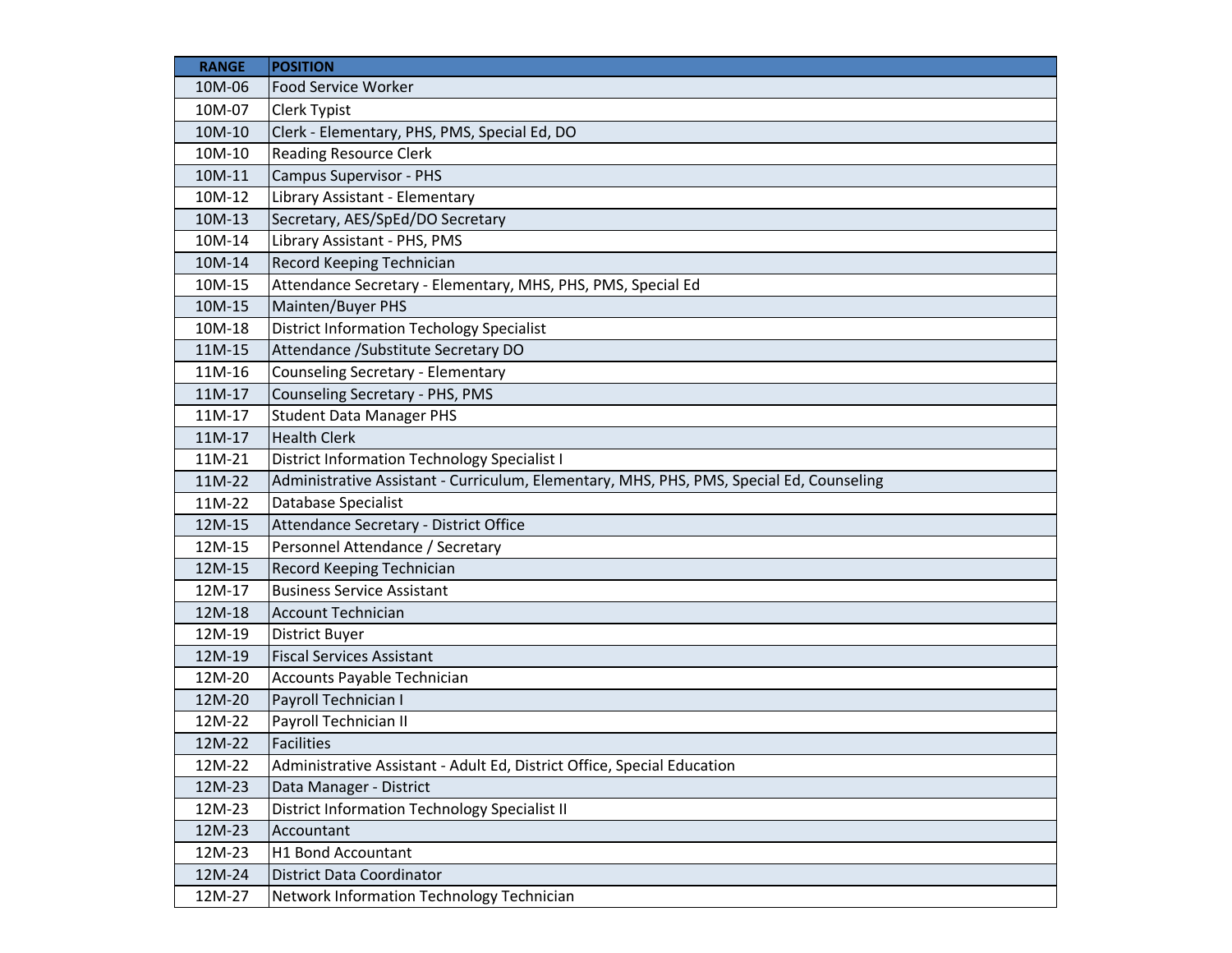# **CSEA EMPLOYEE SALARY SCHEDULE**

#### **40 HOURS PER WEEK, 8 HOURS PER DAY**

#### **2021‐22**

Increase of **3.00%** from Original 2021‐22 Schedule

Hourly Rate = Monthly Base/Standard Monthly Hours **PLUS COLUMN K FOR LONGEVITY AFTER 25 YEARS** 

Standard Monthly Hours <sup>=</sup> Total Days\*hours‐per‐day/12 **174.0**

|                              |             | B.             |             | C              |             | D              |             | E              |             | F              |             | G<br><b>6 YEARS</b> |             | н<br>10 YEARS  |             | <b>15 YEARS</b> |             | $\perp$<br>20 YEARS |             | к<br>25 YEARS  |
|------------------------------|-------------|----------------|-------------|----------------|-------------|----------------|-------------|----------------|-------------|----------------|-------------|---------------------|-------------|----------------|-------------|-----------------|-------------|---------------------|-------------|----------------|
| <b>STEPS</b><br><b>RANGE</b> |             |                |             |                |             |                |             |                |             |                |             |                     |             |                |             |                 |             |                     |             |                |
|                              | <b>HRLY</b> | <b>MONTHLY</b> | <b>HRLY</b> | <b>MONTHLY</b> | <b>HRLY</b> | <b>MONTHLY</b> | <b>HRLY</b> | <b>MONTHLY</b> | <b>HRLY</b> | <b>MONTHLY</b> | <b>HRLY</b> | <b>MONTHLY</b>      | <b>HRLY</b> | <b>MONTHLY</b> | <b>HRLY</b> | <b>MONTHLY</b>  | <b>HRLY</b> | <b>MONTHLY</b>      | <b>HRLY</b> | <b>MONTHLY</b> |
| M12                          | 19.60       | 3,410.39       | 20.53       | 3,572.64       | 21.51       | 3,742.91       | 22.52       | 3,919.19       | 23.59       | 4.105.48       | 24.26       | 4.222.01            | 25.65       | 4,462.44       | 27.59       | 4,801.52        | 30.23       | 5.259.46            | 30.83       | 5,364.65       |
| M13                          | 20.05       | 3.488.51       | 21.00       | 3.654.78       | 22.02       | 3.831.05       | 23.05       | 4.011.33       | 24.16       | 4.203.63       | 24.85       | 4,323.09            | 26.26       | 4.569.60       | 28.26       | 4,917.25        | 30.96       | 5.386.76            | 31.58       | 5,494.49       |
| M14                          | 20.53       | 3.572.64       | 21.51       | 3.742.91       | 22.52       | 3.919.19       | 23.59       | 4.105.48       | 24.72       | 4.301.79       | 25.43       | 4.424.20            | 26.88       | 4.676.78       | 28.93       | 5.033.00        | 31.69       | 5.514.09            | 32.32       | 5.624.37       |
| M15                          | 21.00       | 3,654.78       | 22.02       | 3,831.05       | 23.05       | 4,011.33       | 24.16       | 4.203.63       | 25.33       | 4.407.97       | 26.05       | 4,533.57            | 27.54       | 4,792.72       | 29.64       | 5,158.21        | 32.48       | 5,651.81            | 33.13       | 5,764.84       |
| M16                          | 21.51       | 3,742.91       | 22.52       | 3,919.19       | 23.59       | 4,105.48       | 24.72       | 4.301.79       | 25.92       | 4,510.13       | 26.66       | 4,638.79            | 28.19       | 4,904.27       | 30.34       | 5,278.67        | 33.24       | 5.784.32            | 33.91       | 5,900.01       |
| M17                          | 22.02       | 3.831.05       | 23.05       | 4.011.33       | 24.16       | 4.203.63       | 25.33       | 4.407.97       | 26.55       | 4.620.30       | 27.31       | 4.752.27            | 28.88       | 5.024.56       | 31.08       | 5.408.59        | 34.06       | 5.927.23            | 34.75       | 6.045.77       |
| M18                          | 22.52       | 3.919.19       | 23.59       | 4.105.48       | 24.72       | 4,301.79       | 25.92       | 4.510.13       | 27.19       | 4.730.46       | 27.96       | 4.865.74            | 29.57       | 5.144.85       | 31.83       | 5,538.49        | 34.89       | 6.070.12            | 35.58       | 6,191.52       |
| M19                          | 23.05       | 4,011.33       | 24.16       | 4.203.63       | 25.33       | 4,407.97       | 26.55       | 4,620.30       | 27.82       | 4,840.65       | 28.62       | 4,979.23            | 30.26       | 5.265.16       | 32.58       | 5,668.42        | 35.71       | 6,213.04            | 36.42       | 6,337.30       |
| M20                          | 23.59       | 4.105.48       | 24.72       | 4.301.79       | 25.92       | 4,510.13       | 27.19       | 4,730.46       | 28.46       | 4.952.81       | 29.28       | 5.094.75            | 30.96       | 5,387.63       | 33.34       | 5,800.68        | 36.54       | 6.358.52            | 37.27       | 6,485.69       |
| M21                          | 24.16       | 4.203.63       | 25.33       | 4.407.97       | 26.55       | 4.620.30       | 27.82       | 4,840.65       | 29.18       | 5.077.01       | 30.02       | 5.222.68            | 31.74       | 5,523.25       | 34.18       | 5,947.14        | 37.47       | 6.519.63            | 38.22       | 6,650.02       |
| M22                          | 24.72       | 4.301.79       | 25.92       | 4.510.13       | 27.19       | 4.730.46       | 28.46       | 4.952.81       | 29.85       | 5.193.20       | 30.70       | 5.342.36            | 32.47       | 5.650.11       | 34.97       | 6.084.15        | 38.34       | 6.670.33            | 39.10       | 6.803.74       |
| M23                          | 25.33       | 4.407.97       | 26.55       | 4.620.30       | 27.82       | 4.840.65       | 29.18       | 5.077.01       | 30.56       | 5.317.40       | 31.44       | 5,470.29            | 33.25       | 5,785,73       | 35.81       | 6.230.62        | 39.26       | 6.831.44            | 40.05       | 6,968.07       |
| M24                          | 25.92       | 4.510.13       | 27.19       | 4.730.46       | 28.46       | 4.952.81       | 29.85       | 5,193.20       | 31.32       | 5.449.61       | 32.22       | 5.606.46            | 34.08       | 5.930.09       | 36.70       | 6,386.51        | 40.25       | 7.002.92            | 41.05       | 7,142.98       |
| M25                          | 26.55       | 4,620.30       | 27.82       | 4,840.65       | 29.18       | 5.077.01       | 30.56       | 5,317.40       | 32.03       | 5.573.80       | 32.96       | 5,734.38            | 34.86       | 6.065.69       | 37.55       | 6,532.96        | 41.17       | 7,164.01            | 42.00       | 7,307.29       |
| M26                          | 27.19       | 4.730.46       | 28.46       | 4.952.81       | 29.85       | 5.193.20       | 31.32       | 5,449.61       | 32.83       | 5.712.02       | 33.77       | 5,876.74            | 35.73       | 6.216.62       | 38.48       | 6.695.95        | 42.20       | 7.343.30            | 43.05       | 7,490.17       |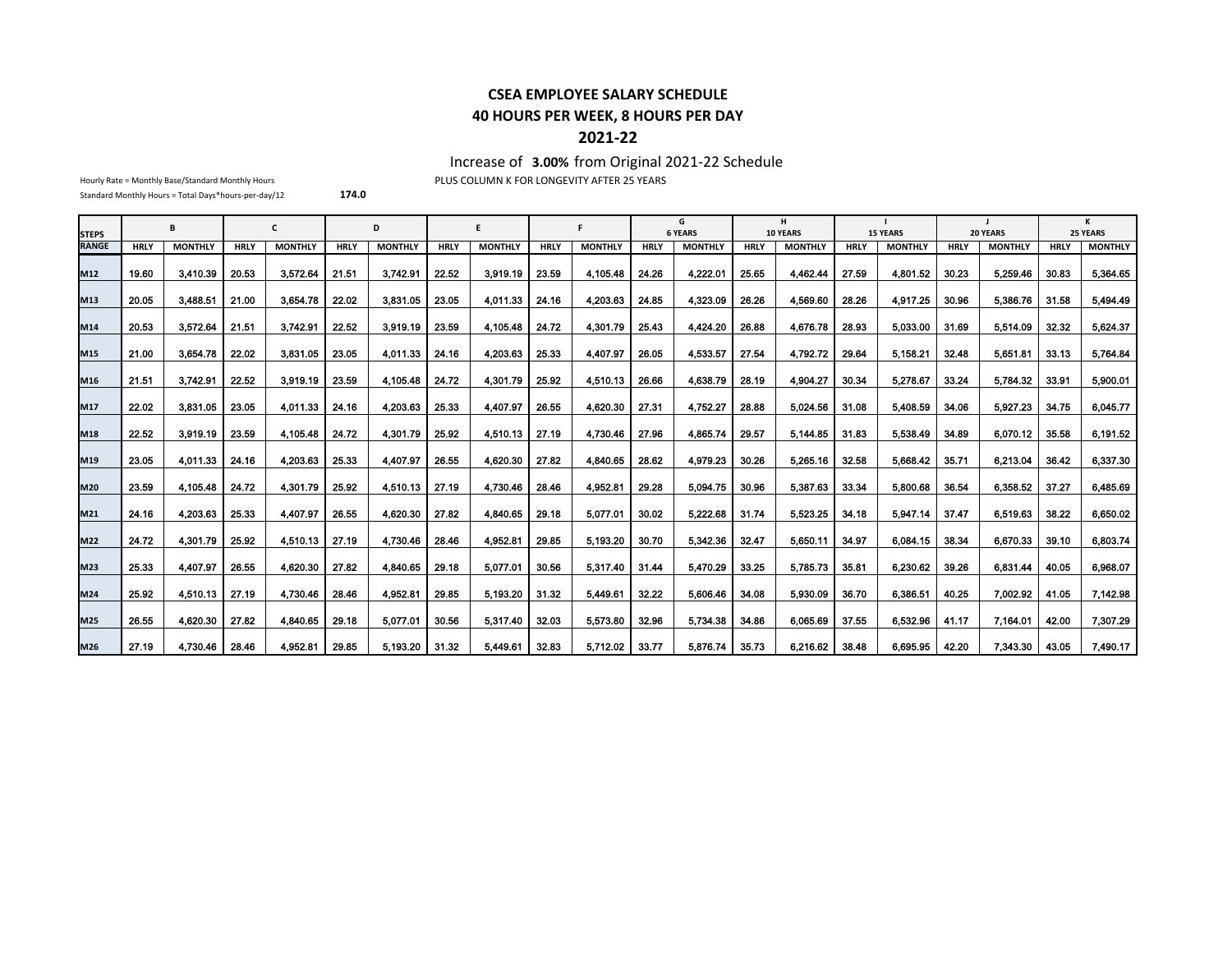| <b>RANGE</b>    | <b>POSITION</b>                                        |
|-----------------|--------------------------------------------------------|
| M <sub>12</sub> | Elementary Custodian, PMS/PHS/MHS Custodian            |
| M13             | Elementary Asst. Head Custodian, PMS/PHS/MHS Custodian |
| M14             | <b>Maintenance Assistant</b>                           |
| M15             | <b>Assistant Driver</b>                                |
| M <sub>16</sub> | <b>Elementary Head Custodian</b>                       |
| M17             | <b>PMS Head Custodian</b>                              |
| M <sub>18</sub> | PHS/MHS Head Custodian                                 |
| M19             | Groundkeeper/Gardener                                  |
| M <sub>20</sub> | <b>Maintenance Worker</b>                              |
| M21             | Lead Gardener                                          |
| M22             |                                                        |
| M <sub>23</sub> |                                                        |
| M24             |                                                        |
| M25             |                                                        |
| M26             | Maintenance Technician                                 |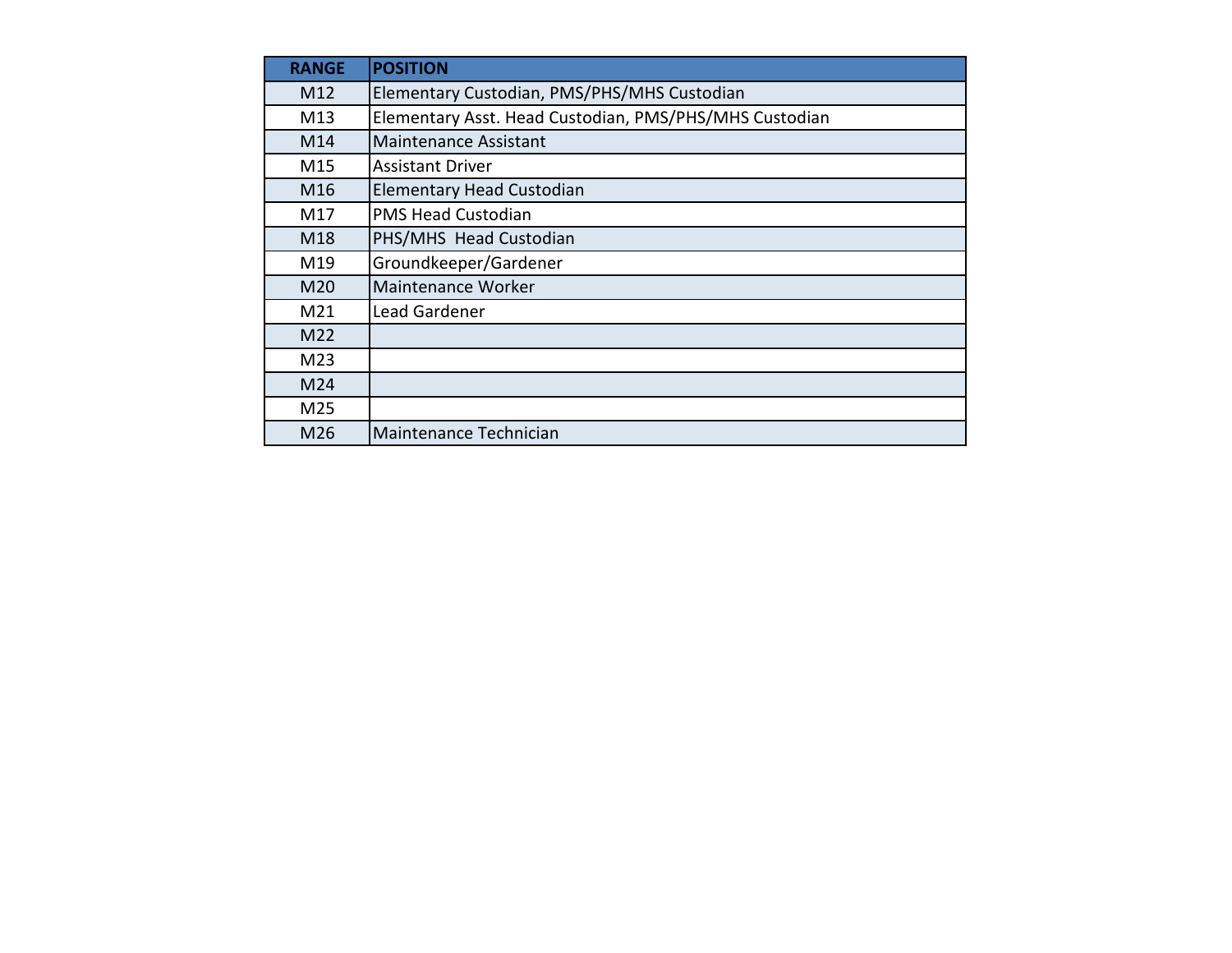#### **CSEA ‐ INSTRUCTIONAL PARAEDUCATOR MONTHLY SALARY SCHEDULE 30 HOURS PER WEEK, 6 HOURS PER DAY (6.67 HOURS ‐ SECONDARY SPECIAL ED PARA\*)**

**2021‐22**

INCLUDES COLUMN K FOR LONGEVITY AFTER 25 YEARS

**3.00% Increase from Original 2021-22 Schedule**

1,242.00 hours = 207 Days  $x$  6 hrs per day **Years in District: 1 - 3** 1,380.69 hours = 207 Days x 6.67 hrs per district: 1 - 3

| 1 GA 13 111 DI 3 U 1 C L. 1 - J<br>$1,000.00$ ilouis $-$ 201 Days A 0.01 ills per day |       |                |       |          |       |                |       |          |       |          |
|---------------------------------------------------------------------------------------|-------|----------------|-------|----------|-------|----------------|-------|----------|-------|----------|
| <b>STEPS</b>                                                                          |       |                |       |          |       |                |       |          |       |          |
| <b>RANGE</b>                                                                          | Hrly  | <b>Monthly</b> | Hrly  | Monthly  | Hrly  | <b>Monthly</b> | Hrly  | Monthly  | Hrly  | Monthly  |
| Instructional Paraeducator                                                            | 19.86 | 2.241.88       | 20.73 | 2.340.69 | 21.67 | 2.447.11       | 22.58 | 2.549.73 | 23.49 | 2,652.35 |
| Elementary SPED Para I                                                                | 20.26 | 2,287.49       | 21.17 | 2.390.10 | 22.09 | 2,493.99       | 22.99 | 2.595.34 | 23.89 | 2,697.95 |
| Asst. Site Tech Coordinator                                                           | 20.26 | 2.287.49       | 21.17 | 2.390.10 | 22.09 | 2.493.99       | 22.99 | 2.595.34 | 23.89 | 2.697.95 |
| <b>SIP Coordinator</b>                                                                | 20.85 | 2.354.63       | 21.76 | 2.457.25 | 22.71 | 2,563.66       | 23.74 | 2.680.22 | 24.85 | 2,805.64 |
| Elementary SPED Para II                                                               | 22.99 | 2,595.34       | 23.89 | 2,697.95 | 24.86 | 2,806.90       | 25.86 | 2.919.66 | 26.89 | 3,036.21 |
| Library Media Tech 30Hrs                                                              | 22.99 | 2.595.34       | 23.89 | 2,697.95 | 24.86 | 2,806.90       | 25.86 | 2.919.66 | 26.89 | 3,036.21 |
| Assistive Technology                                                                  | 24.23 | 2,735.32       | 25.20 | 2.845.27 | 26.21 | 2.959.53       | 27.27 | 3.078.99 | 28.36 | 3,202.47 |
| P. E./Musical/Counseling                                                              | 25.53 | 2.882.92       | 26.76 | 3.021.01 | 28.00 | 3,161.63       | 29.25 | 3.302.25 | 30.62 | 3,456.81 |
| Secondary SPED Para I*                                                                | 20.04 | 2.515.96       | 20.95 | 2.630.03 | 21.87 | 2.745.52       | 22.77 | 2.858.18 | 23.68 | 2.972.26 |
| Secondary SPED Para II*                                                               | 22.77 | 2.858.18       | 23.68 | 2,972.26 | 24.65 | 3.093.38       | 25.64 | 3.218.72 | 26.68 | 3,348.29 |
| Library Media Tech *                                                                  | 22.77 | 2,858.18       | 23.68 | 2,972.26 | 24.65 | 3,093.38       | 25.64 | 3,218.72 | 26.68 | 3,348.29 |
| Assistive Technology *                                                                | 24.01 | 3.013.80       | 24.98 | 3.136.03 | 26.00 | 3,263.04       | 27.05 | 3,395.84 | 28.15 | 3,533.12 |
|                                                                                       |       |                |       |          |       |                |       |          |       |          |

|                             | 1,266.00 hours = 211 Days x 6 hrs per day    |          |       |          |                 |          |  |  |  |  |
|-----------------------------|----------------------------------------------|----------|-------|----------|-----------------|----------|--|--|--|--|
| Years in District: 4 - 9    | 1.407.37 hours = 211 Days x 6.67 hrs per day |          |       |          |                 |          |  |  |  |  |
| <b>STEPS</b>                |                                              | Е        |       |          | $G - (Yrs 6-9)$ |          |  |  |  |  |
| <b>RANGE</b>                | Hrly                                         | Monthly  | Hrly  | Monthly  | Hrly            | Monthly  |  |  |  |  |
| Instructional Paraeducator  | 22.54                                        | 2,594.33 | 23.45 | 2,698.93 | 24.09           | 2,772.66 |  |  |  |  |
| Elementary SPED Para I      | 22.95                                        | 2,640.82 | 23.85 | 2,745.42 | 24.51           | 2,820.54 |  |  |  |  |
| Asst. Site Tech Coordinator | 22.95                                        | 2,640.82 | 23.85 | 2,745.42 | 24.51           | 2,820.54 |  |  |  |  |
| <b>SIP Coordinator</b>      | 23.70                                        | 2.727.34 | 24.81 | 2.855.19 | 25.49           | 2.933.60 |  |  |  |  |
| Elementary SPED Para II     | 25.82                                        | 2.971.41 | 26.85 | 3,090.21 | 27.59           | 3.175.67 |  |  |  |  |
| Library Media Tech 30Hrs    | 25.82                                        | 2.971.41 | 26.85 | 3,090.21 | 27.59           | 3,175.67 |  |  |  |  |
| <b>Assistive Technology</b> | 27.23                                        | 3,133.82 | 28.32 | 3.259.69 | 29.11           | 3,350.24 |  |  |  |  |
| P. E./Musical/Counseling    | 29.21                                        | 3.361.40 | 30.58 | 3,518.94 | 31.43           | 3.617.27 |  |  |  |  |
| Secondary SPED Para I*      | 22.73                                        | 2.908.75 | 23.64 | 3.025.03 | 24.30           | 3.108.53 |  |  |  |  |
| Secondary SPED Para II*     | 25.61                                        | 3.276.25 | 26.64 | 3.408.32 | 27.38           | 3,503.33 |  |  |  |  |
| Library Media Tech *        | 25.61                                        | 3.276.25 | 26.64 | 3.408.32 | 27.38           | 3.503.33 |  |  |  |  |

Assistive Technology \* 27.02 **3,456.79** 28.11 **3,596.72** 28.90 **3,697.38**

|                             |         |                                    |                                       | Years in District: 11-13 |                                    |  |  |  |  |
|-----------------------------|---------|------------------------------------|---------------------------------------|--------------------------|------------------------------------|--|--|--|--|
|                             | 1278.00 | hours = $213$ Days x 6 hrs per day |                                       | 1290.00                  | hours = $215$ Days x 6 hrs per day |  |  |  |  |
| Years in District: 10       | 1420.71 |                                    | hours = $213$ Days x 6.67 hrs per day | 1434.05                  | hours = $215$ Days x 6.67 hrs per  |  |  |  |  |
| <b>STEPS</b>                |         | H - (10-14 Yrs)                    |                                       |                          | H - (10-14 Yrs)                    |  |  |  |  |
| <b>RANGE</b>                | Hrly    | Monthly                            |                                       | Hrly                     | Monthly                            |  |  |  |  |
| Instructional Paraeducator  | 25.39   | 2,950.21                           |                                       | 25.37                    | 2,975.64                           |  |  |  |  |
| Elementary SPED Para I      | 25.83   | 3.001.45                           |                                       | 25.81                    | 3.027.36                           |  |  |  |  |
| Asst. Site Tech Coordinator | 25.83   | 3.001.45                           |                                       | 25.81                    | 3.027.36                           |  |  |  |  |
| <b>ISIP Coordinator</b>     | 26.88   | 3.122.44                           |                                       | 26.86                    | 3.149.49                           |  |  |  |  |
| IElementarv SPED Para II    | 29.11   | 3.381.49                           |                                       | 29.09                    | 3.410.98                           |  |  |  |  |
| Library Media Tech 30 Hrs   | 29.11   | 3.381.49                           |                                       | 29.09                    | 3.410.98                           |  |  |  |  |
| Assistive Technology        | 30.71   | 3.568.30                           |                                       | 30.69                    | 3,599.54                           |  |  |  |  |
| Secondary SPED Para I*      | 25.63   | 3.309.64                           |                                       | 25.61                    | 3.338.45                           |  |  |  |  |
| Secondary SPED Para II*     | 28.90   | 3.732.13                           |                                       | 28.88                    | 3.764.90                           |  |  |  |  |
| Library Media Tech *        | 28.90   | 3.732.13                           |                                       | 28.88                    | 3.764.90                           |  |  |  |  |
| Assistive Technology *      | 30.50   | 3.939.79                           |                                       | 30.49                    | 3.974.52                           |  |  |  |  |

| , a , o , . o ,  o po. aa, |         |                    |
|----------------------------|---------|--------------------|
| Jays x 6.67 hrs per day    | 1434.05 | hours = $215$ Days |
|                            |         | H - (10-14 Yrs)    |
|                            | Hrly    | <b>Monthly</b>     |
| 21                         | 25.37   | 2,975.64           |
| 15                         | 25.81   | 3.027.36           |
| 15                         | 25.81   | 3.027.36           |
| 14                         | 26.86   | 3.149.49           |
| 19                         | 29.09   | 3,410.98           |
| 19                         | 29.09   | 3,410.98           |
| 30                         | 30.69   | 3,599.54           |
| $\overline{54}$            | 25.61   | 3.338.45           |
| 13                         | 28.88   | 3.764.90           |
| $\overline{13}$            | 28.88   | 3.764.90           |

| 3 111 PRINT 11-19 |  |                                |  |  |
|-------------------|--|--------------------------------|--|--|
| 290.00            |  | hours = $215$ Days x 6 hrs per |  |  |

**hours = 215 Days x 6.67 hrs per day** 

| LINIUI I IVIUUIU TUUT             | 20.00   | .                                     |       |                   | 20.00 |                  |       |                  |
|-----------------------------------|---------|---------------------------------------|-------|-------------------|-------|------------------|-------|------------------|
| Assistive Technology *            | 30.50   | 3.939.79                              |       |                   | 30.49 | 3.974.52         |       |                  |
|                                   |         |                                       |       |                   |       |                  |       |                  |
|                                   | 1296.00 | hours = $216$ Days x 6 hrs per day    |       |                   |       |                  |       |                  |
| Years in District: 14 & up        | 1440.72 | hours = $216$ Days x 6.67 hrs per day |       |                   |       |                  |       |                  |
| <b>STEPS</b>                      |         | H - (10-14 Yrs)                       |       | $1 - (15-19$ Yrs) |       | $J - (20 + Yrs)$ |       | $K - (25 + Yrs)$ |
| <b>RANGE</b>                      | Hrlv    | Monthly                               | Hrlv  | Monthly           | Hrly  | Monthly          | Hrlv  | Monthly          |
| <b>Instructional Paraeducator</b> | 25.36   | 2.988.36                              | 27.23 | 3.207.98          | 29.75 | 3.504.57         | 30.34 | 3.574.67         |
| Elementary SPED Para I            | 25.81   | 3.040.32                              | 27.70 | 3.264.09          | 30.27 | 3.566.30         | 30.87 | 3.637.63         |
| Asst. Site Tech Coordinator       | 25.81   | 3.040.32                              | 27.70 | 3.264.09          | 30.27 | 3.566.30         | 30.87 | 3.637.63         |
| Elementary SPED Para II           | 29.08   | 3.425.72                              | 31.24 | 3.680.31          | 34.16 | 4.024.13         | 34.84 | 4,104.61         |
| Library Media Tech 30 Hrs         | 29.08   | 3.425.72                              | 31.24 | 3.680.31          | 34.16 | 4.024.13         | 34.84 | 4.104.61         |
| Assistive Technology              | 30.68   | 3.615.16                              | 32.97 | 3.884.89          | 36.07 | 4.249.17         | 36.79 | 4.334.15         |
| Secondary SPED Para I*            | 25.60   | 3.352.86                              | 27.50 | 3.601.62          | 30.06 | 3.937.57         | 30.66 | 4.016.33         |
| Secondary SPED Para II*           | 28.87   | 3.781.29                              | 31.03 | 4.064.31          | 33.95 | 4.446.53         | 34.63 | 4.535.46         |
| Library Media Tech *              | 28.87   | 3.781.29                              | 31.03 | 4.064.31          | 33.95 | 4.446.53         | 34.63 | 4.535.46         |
| Assistive Technology *            | 30.48   | 3.991.88                              | 32.77 | 4.291.74          | 35.86 | 4.696.69         | 36.58 | 4.790.63         |
|                                   |         |                                       |       |                   |       |                  |       |                  |

(Hourly rates are rounded)

Hourly = Monthly \* # Hours / 11